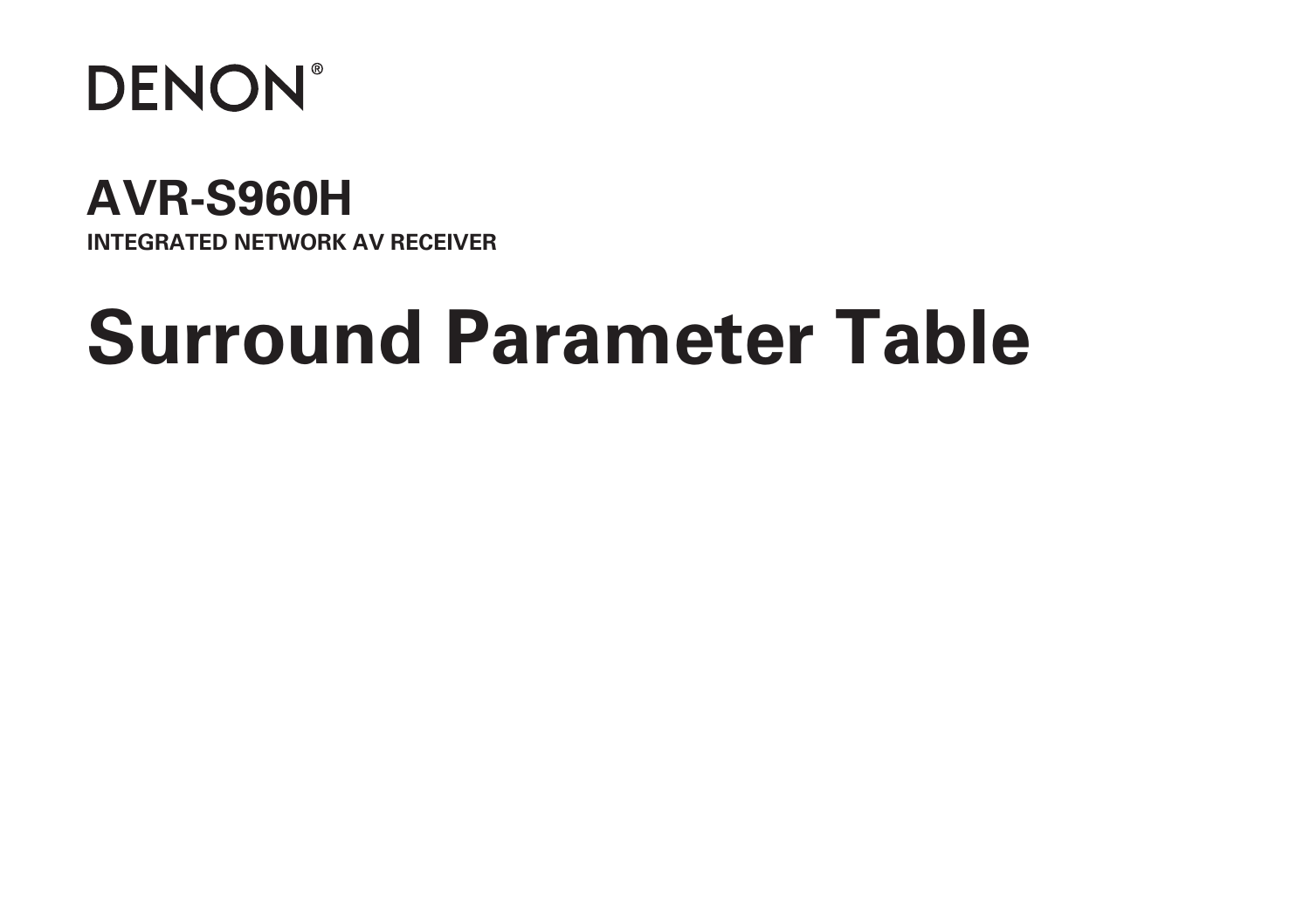### **Sound modes and channel output**

 $\bigcirc$  This indicates the audio output channels or surround parameters that can be set.

D This indicates the audio output channels. The output channels depend on the settings of "Speaker Config.".

|                                    |              |                |                 |                      |                     | Channel output          |                          |                                     |                                        |                |
|------------------------------------|--------------|----------------|-----------------|----------------------|---------------------|-------------------------|--------------------------|-------------------------------------|----------------------------------------|----------------|
| Sound mode                         | Front<br>L/R | Center         | Surround<br>L/R | Surround Back<br>L/R | Front Height<br>L/R | <b>Top Front</b><br>L/R | <b>Top Middle</b><br>L/R | Front Dolby Atmos<br>Enabled<br>L/R | Surround Dolby<br>Atmos Enabled<br>L/R | Subwoofer      |
| Direct/Pure Direct (2-channel)     | $\bigcirc$   |                |                 |                      |                     |                         |                          |                                     |                                        | $@*4$          |
| Direct/Pure Direct (Multi-channel) | $\circ$      | $\circledcirc$ | $\circledcirc$  | $@*5$                | $@*5$               | ◎ * 5                   | $@*5$                    | $@*5$                               | ◎ * 5                                  | $\circledcirc$ |
| Stereo                             | $\bigcirc$   |                |                 |                      |                     |                         |                          |                                     |                                        | $\circledcirc$ |
| Dolby Atmos                        | $\bigcirc$   | $\circledcirc$ | $\circledcirc$  | $\circledcirc$       | $\circledcirc$      | $\circledcirc$          | $\circledcirc$           | $\circledcirc$                      | $\circledcirc$                         | $\circledcirc$ |
| Dolby TrueHD                       | $\bigcirc$   | $\circledcirc$ | $\circledcirc$  | ◎ * 5                |                     |                         |                          |                                     |                                        | $\circledcirc$ |
| Dolby Digital Plus                 | $\bigcirc$   | $\circledcirc$ | $\circledcirc$  | ◎ * 5                |                     |                         |                          |                                     |                                        | $\circledcirc$ |
| Dolby Digital                      | $\circ$      | $\circledcirc$ | $\circledcirc$  |                      |                     |                         |                          |                                     |                                        | $\circledcirc$ |
| Dolby Surround *1                  | ∩            | $\circledcirc$ | $\circledcirc$  | $@*6$                | $\circledcirc$      | $\circledcirc$          | $\circledcirc$           | $\circledcirc$                      | $\circledcirc$                         | $\circledcirc$ |
| DTS:X                              | $\circ$      | $\circledcirc$ | $\circledcirc$  | $\circledcirc$       | $\circledcirc$      | $\circledcirc$          | $\circledcirc$           | $\circledcirc$                      | $\circledcirc$                         | $\circledcirc$ |
| DTS-HD                             | $\bigcirc$   | $\circledcirc$ | $\circledcirc$  | ◎ * 5                |                     |                         |                          |                                     |                                        | $\circledcirc$ |
| <b>DTS Express</b>                 | $\circ$      | $\circledcirc$ | $\circledcirc$  | $\circledcirc$       |                     |                         |                          |                                     |                                        | $\circledcirc$ |
| DTS 96/24                          | $\bigcirc$   | $\circledcirc$ | $\circledcirc$  | $\circledcirc$       |                     |                         |                          |                                     |                                        | $\circledcirc$ |
| <b>DTS Surround</b>                | $\circ$      | $\circledcirc$ | $\circledcirc$  | $\circledcirc$       |                     |                         |                          |                                     |                                        | $\circledcirc$ |
| DTS Neural:X *2                    | $\bigcirc$   | $\circledcirc$ | $\circledcirc$  | $\circledcirc$       | $\circledcirc$      | $\circledcirc$          | $\circledcirc$           | $\circledcirc$                      | $\circledcirc$                         | $\circledcirc$ |
| DTS Virtual: X *3                  | $\bigcirc$   | $\circledcirc$ | $\circledcirc$  | $\circledcirc$       |                     |                         |                          |                                     |                                        | $\circledcirc$ |
| Multi Ch In                        | $\bigcirc$   | $\circledcirc$ | $\circledcirc$  | $@*5$                |                     |                         |                          |                                     |                                        | $\circledcirc$ |
| Multi Ch Stereo                    | $\bigcirc$   | $\circledcirc$ | $\circledcirc$  | $\circledcirc$       | $\circledcirc$      | $\circledcirc$          | $\circledcirc$           | $\circledcirc$                      | $\circledcirc$                         | $\circledcirc$ |
| Rock Arena                         | $\circ$      | $\circledcirc$ | $\circledcirc$  | $\circledcirc$       | $\circledcirc$      | $\circledcirc$          | $\circledcirc$           | $\circledcirc$                      | $\circledcirc$                         | $\circledcirc$ |
| Jazz Club                          | $\circ$      | $\circledcirc$ | $\circledcirc$  | $\circledcirc$       | $\circledcirc$      | $\circledcirc$          | $\circledcirc$           | $\circledcirc$                      | $\circledcirc$                         | $\circledcirc$ |
| Mono Movie                         | ◯            | $\circledcirc$ | $\circledcirc$  | $\circledcirc$       | $\circledcirc$      | $\circledcirc$          | $\circledcirc$           | $\circledcirc$                      | $\circledcirc$                         | $\circledcirc$ |
| Video Game                         | $\bigcirc$   | $\circledcirc$ | $\circledcirc$  | $\circledcirc$       | $\circledcirc$      | $\circledcirc$          | $\circledcirc$           | $\circledcirc$                      | $\circledcirc$                         | $\circledcirc$ |
| Matrix                             | O            | $\circledcirc$ | $\circledcirc$  | $\circledcirc$       | $\circledcirc$      | $\circledcirc$          | $\circledcirc$           | $\circledcirc$                      | $\circledcirc$                         | $\circledcirc$ |
| Virtual                            | $\bigcirc$   |                |                 |                      |                     |                         |                          |                                     |                                        | $\circledcirc$ |

z1 The applicable sound mode includes "Dolby Surround" and sound modes that have "+Dolby Surround" in the sound mode name.

z2 The applicable sound mode includes "DTS Neural:X" and sound modes that have "+Neural:X" in the sound mode name.

z3 The applicable sound mode includes "DTS Virtual:X" and sound modes that have "+Virtual:X" in the sound mode name.

z4 Audio is output when "Bass" - "Subwoofer Mode" in the menu is set to "LFE+Main".

\*5 A signal for each channel contained in an input signal is output as audio.

z6 Audio is not output when the "Surround Parameter" - "Speaker Virtualizer" in the menu is set to "On" and "Speaker Config." - "Surr. Back" in the menu is set to "1 spkr".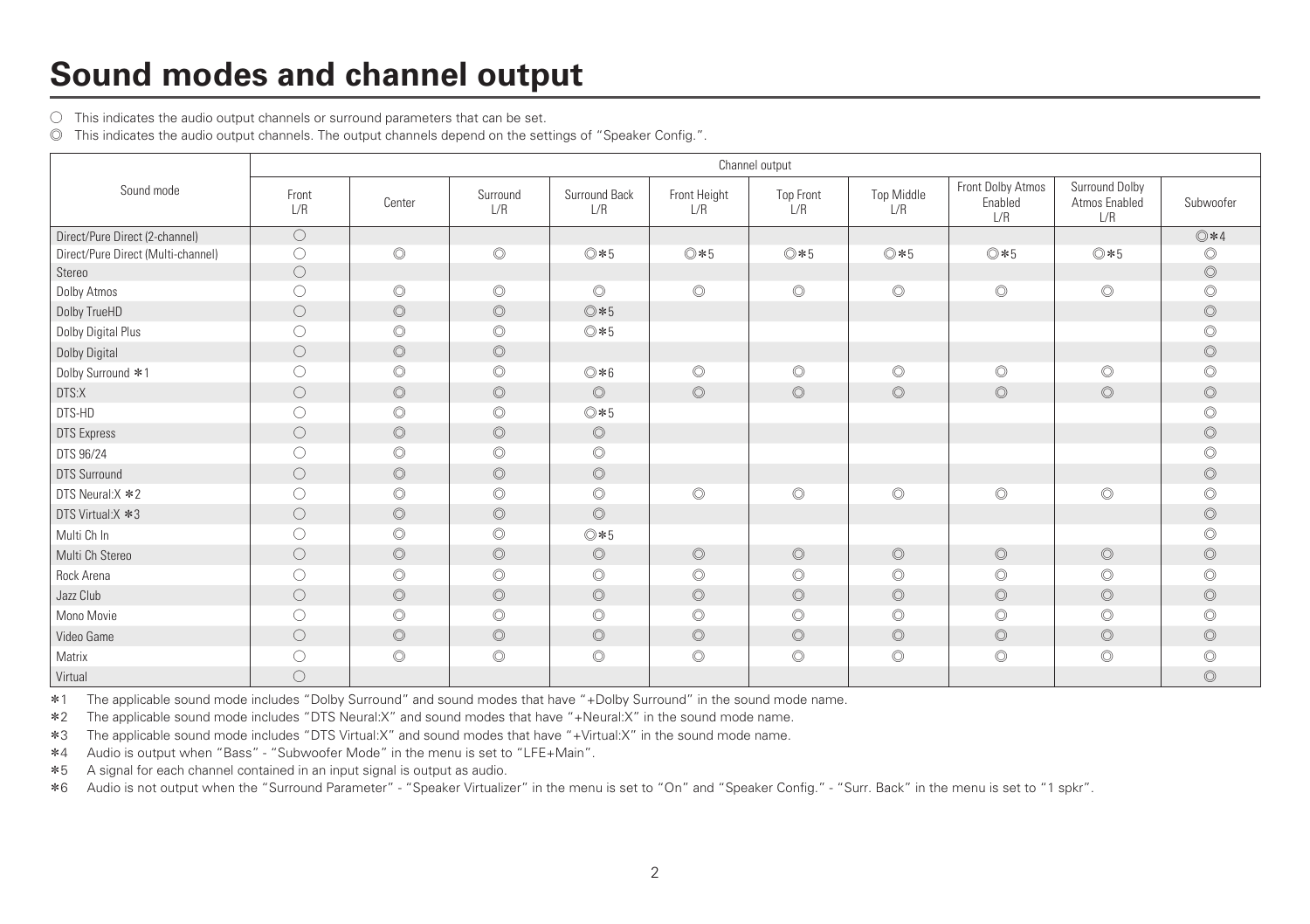#### **Sound modes and surround parameters**

|                                       |            |                                |                                |                        | Surround Parameter               |            |                     |           |               |                             |
|---------------------------------------|------------|--------------------------------|--------------------------------|------------------------|----------------------------------|------------|---------------------|-----------|---------------|-----------------------------|
| Sound mode                            | Cinema EQ  | Loudness<br>Management<br>$*2$ | Dynamic<br>Compression<br>$*3$ | Dialog Control<br>$*4$ | Low Frequency<br>Effects<br>$*5$ | Delay Time | <b>Effect Level</b> | Room Size | Center Spread | Speaker Virtualizer<br>$*6$ |
| Direct/Pure Direct (2-channel) *1     |            | $\circ$                        | $\bigcirc$                     |                        |                                  |            |                     |           |               |                             |
| Direct/Pure Direct (Multi-channel) *1 |            | O                              | O                              | $\circ$                | $\circ$                          |            |                     |           |               |                             |
| Stereo                                |            | $\circ$                        | $\circ$                        | $\circ$                | $\circ$                          |            |                     |           |               |                             |
| Dolby Atmos                           | $\circ$    | O                              | O                              |                        | $\circ$                          |            |                     |           |               | $\circlearrowright$         |
| Dolby TrueHD                          | $\circ$    | $\circ$                        | $\bigcirc$                     |                        | $\circ$                          |            |                     |           |               |                             |
| Dolby Digital Plus                    | O          | O                              | O                              |                        | $\circ$                          |            |                     |           |               |                             |
| Dolby Digital                         | $\circ$    | $\circ$                        | $\circ$                        |                        | $\circ$                          |            |                     |           |               |                             |
| Dolby Surround                        |            | Ō                              | O                              |                        |                                  |            |                     |           | $\circ$       | O                           |
| DTS:X                                 | $\circ$    |                                | $\bigcirc$                     | $\circ$                | $\circ$                          |            |                     |           |               |                             |
| DTS-HD                                | O          |                                | O                              |                        | $\circlearrowright$              |            |                     |           |               |                             |
| <b>DTS Express</b>                    | $\circ$    |                                |                                |                        | $\circ$                          |            |                     |           |               |                             |
| DTS 96/24                             | 0          |                                |                                |                        | $\circ$                          |            |                     |           |               |                             |
| <b>DTS Surround</b>                   | $\circ$    |                                | $\bigcirc$                     |                        | $\circ$                          |            |                     |           |               |                             |
| DTS Neural:X                          | O          | $\bigcirc$                     | O                              |                        |                                  |            |                     |           |               |                             |
| DTS Virtual:X                         | $\circ$    |                                | $\circ$                        |                        |                                  |            |                     |           |               |                             |
| Multi Ch In                           | ∩          |                                |                                |                        | $\circ$                          |            |                     |           |               |                             |
| Multi Ch Stereo                       | $\bigcirc$ | $\circ$                        | $\circ$                        | $\circ$                | $\circ$                          |            |                     |           |               |                             |
| Rock Arena                            |            | O                              | O                              | $\circ$                | $\circ$                          |            | $\bigcirc$          | O         |               |                             |
| Jazz Club                             |            | $\circ$                        | $\bigcirc$                     | $\circ$                | $\circ$                          |            | $\circ$             | $\circ$   |               |                             |
| Mono Movie                            |            | O                              | O                              | $\circlearrowright$    | O                                |            | ( )                 | O         |               |                             |
| Video Game                            |            | $\circ$                        | $\circ$                        | $\circ$                | $\circ$                          |            | $\bigcirc$          | $\circ$   |               |                             |
| Matrix                                |            | O                              | O                              | $\circ$                | $\circ$                          | $\bigcirc$ |                     |           |               |                             |
| Virtual                               |            | $\bigcirc$                     | $\bigcirc$                     | $\bigcirc$             | $\circ$                          |            |                     |           |               |                             |

\*1 During playback in Pure Direct mode, the surround parameters are the same as in Direct mode.

z2 This item can be selected when a Dolby Digital, Dolby Digital Plus, Dolby TrueHD or Dolby Atmos signal is played.

z3 This item can be selected when a Dolby Digital, Dolby Digital Plus, Dolby TrueHD, Dolby Atmos, DTS:X or DTS signal is played.

<sup>#4</sup> This item can be selected when a DTS:X signal that is compatible with the Dialog Control function is input.<br>
<sup>#5</sup> This item can be selected when a Dolby Digital or DTS signal or DVD-Audio is played.

This item can be selected when a Dolby Digital or DTS signal or DVD-Audio is played.

z6 This item can be set when any Height, Ceiling or Dolby Atmos Enabled speakers are not used, or Surround speakers are not used.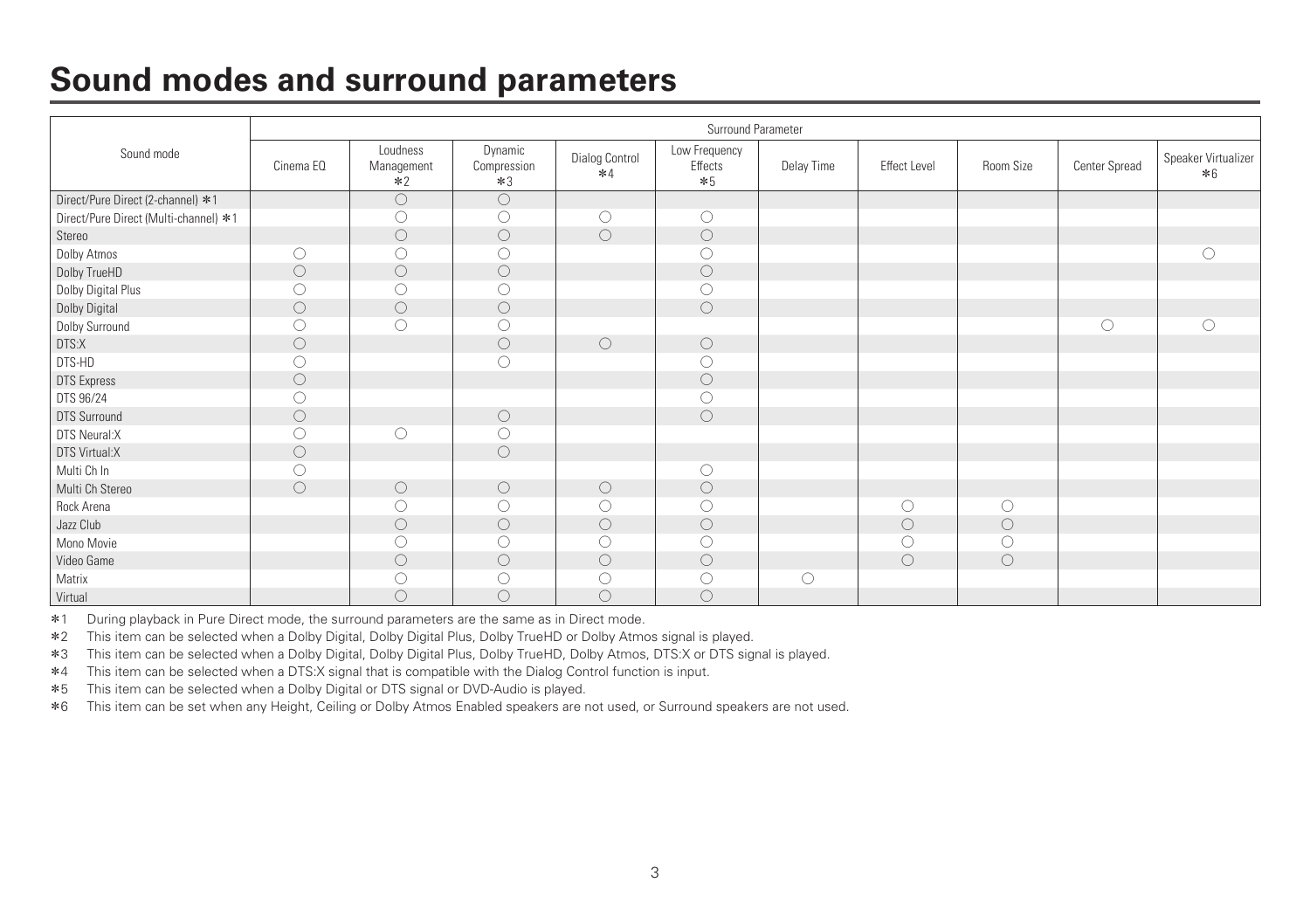|                                       | Surround Parameter |                 | Tone                | Center Level Adjust | Subwoofer Level     |                                  | Audyssey             |                            | Restorer   |
|---------------------------------------|--------------------|-----------------|---------------------|---------------------|---------------------|----------------------------------|----------------------|----------------------------|------------|
| Sound mode                            | DTS Neural:X       | Subwoofer       | $*7$                | $*8$                | Adjust<br>$*9$      | MultE0 <sup>®</sup><br>*10*11*12 | Dynamic EQ<br>*12*13 | Dynamic Volume<br>$*12*13$ | $*14$      |
| Direct/Pure Direct (2-channel) *1     |                    | $\bigcirc$ *15  |                     |                     | $\bigcirc$ *15      |                                  |                      |                            |            |
| Direct/Pure Direct (Multi-channel) *1 |                    |                 |                     | O                   | ( )                 |                                  |                      |                            |            |
| Stereo                                |                    | $\bigcirc$ * 16 | $\circ$             |                     | $\bigcirc$ *16      | $\circ$                          | $\circ$              | $\circ$                    | $\bigcirc$ |
| Dolby Atmos                           |                    |                 | O                   | O                   |                     | $\circ$                          |                      | O                          |            |
| Dolby TrueHD                          |                    |                 | $\circ$             | $\circ$             | $\circ$             | $\circ$                          | O                    | $\circlearrowright$        |            |
| Dolby Digital Plus                    |                    |                 |                     | O                   |                     | Ō                                |                      | O                          |            |
| Dolby Digital                         |                    |                 | $\circ$             | $\circ$             | $\bigcirc$          | $\bigcirc$                       | $\circ$              | $\circ$                    |            |
| Dolby Surround                        |                    |                 |                     | O                   |                     | O                                | С                    | Ō                          |            |
| DTS:X                                 | $\bigcirc$         |                 | $\circlearrowright$ | $\circ$             | $\bigcirc$          | $\circ$                          | $\circ$              | $\circ$                    |            |
| DTS-HD                                |                    |                 |                     | $\circ$             |                     | $\circ$                          |                      | Ō                          |            |
| <b>DTS Express</b>                    |                    |                 | $\circ$             | $\circ$             | $\circ$             | $\circ$                          | $\circ$              | $\circ$                    |            |
| DTS 96/24                             |                    |                 |                     | O                   |                     | $\circ$                          |                      | O                          |            |
| <b>DTS Surround</b>                   |                    |                 | $\circ$             | $\circ$             | $\bigcirc$          | $\circ$                          | $\circ$              | $\circ$                    |            |
| DTS Neural:X                          |                    |                 | 0                   | O                   |                     | O                                | O                    | O                          |            |
| DTS Virtual:X                         |                    |                 | $\circ$             | $\circ$             | $\bigcirc$          |                                  |                      |                            | $\bigcap$  |
| Multi Ch In                           |                    |                 |                     | O                   |                     | O                                | O                    | 0                          |            |
| Multi Ch Stereo                       |                    |                 | $\bigcirc$          | $\circ$             | $\bigcirc$          | $\circ$                          | $\circ$              | $\circ$                    | $\bigcirc$ |
| Rock Arena                            |                    |                 |                     | O                   |                     | O                                | ( )                  | O                          |            |
| Jazz Club                             |                    |                 | $\circ$             | $\circ$             | $\bigcirc$          | $\bigcirc$                       | $\circ$              | $\circ$                    | O          |
| Mono Movie                            |                    |                 |                     | O                   |                     | $\circ$                          |                      | O                          |            |
| Video Game                            |                    |                 | $\circlearrowright$ | $\circlearrowright$ | $\circlearrowright$ | $\bigcirc$                       | $\circ$              | $\bigcirc$                 | 0          |
| Matrix                                |                    |                 |                     | O                   |                     | Ō                                |                      | C                          |            |
| Virtual                               |                    |                 | O                   |                     | 0                   | $\circ$                          | $\bigcirc$           | $\bigcirc$                 | 0          |

\*1 During playback in Pure Direct mode, the surround parameters are the same as in Direct mode.

z7 This item cannot be set when "Dynamic EQ" is set to "On".

z8 This item cannot be set when "Speaker Config." - "Center" is set to "None".

z9 This item cannot be set when "Speaker Config." - "Subwoofer" in the menu is set to "None".

\*10 This item cannot be set when Audyssey® Setup (Speaker Calibration) has not been performed.

z11 This item cannot be selected when a DTS:X format with a sampling frequency of over 48 kHz is input.

z12 This item cannot be set when sound mode is "DTS Virtual:X" or sound mode that have "+Virtual:X" in the sound mode name.

\*13 This item cannot be set when "MultEQ®" in the menu is set to "Off".

\*14 This item can be set when the input signal is analog, PCM 48 kHz or 44.1 kHz.

z15 This setting is available when "Bass" - "Subwoofer Mode" in the menu is set to "LFE+Main".

z16 This item can be set when "Speaker Config." - "Front" is set to "Small" or "Bass" - "Subwoofer Mode" is set to "LFE+Main".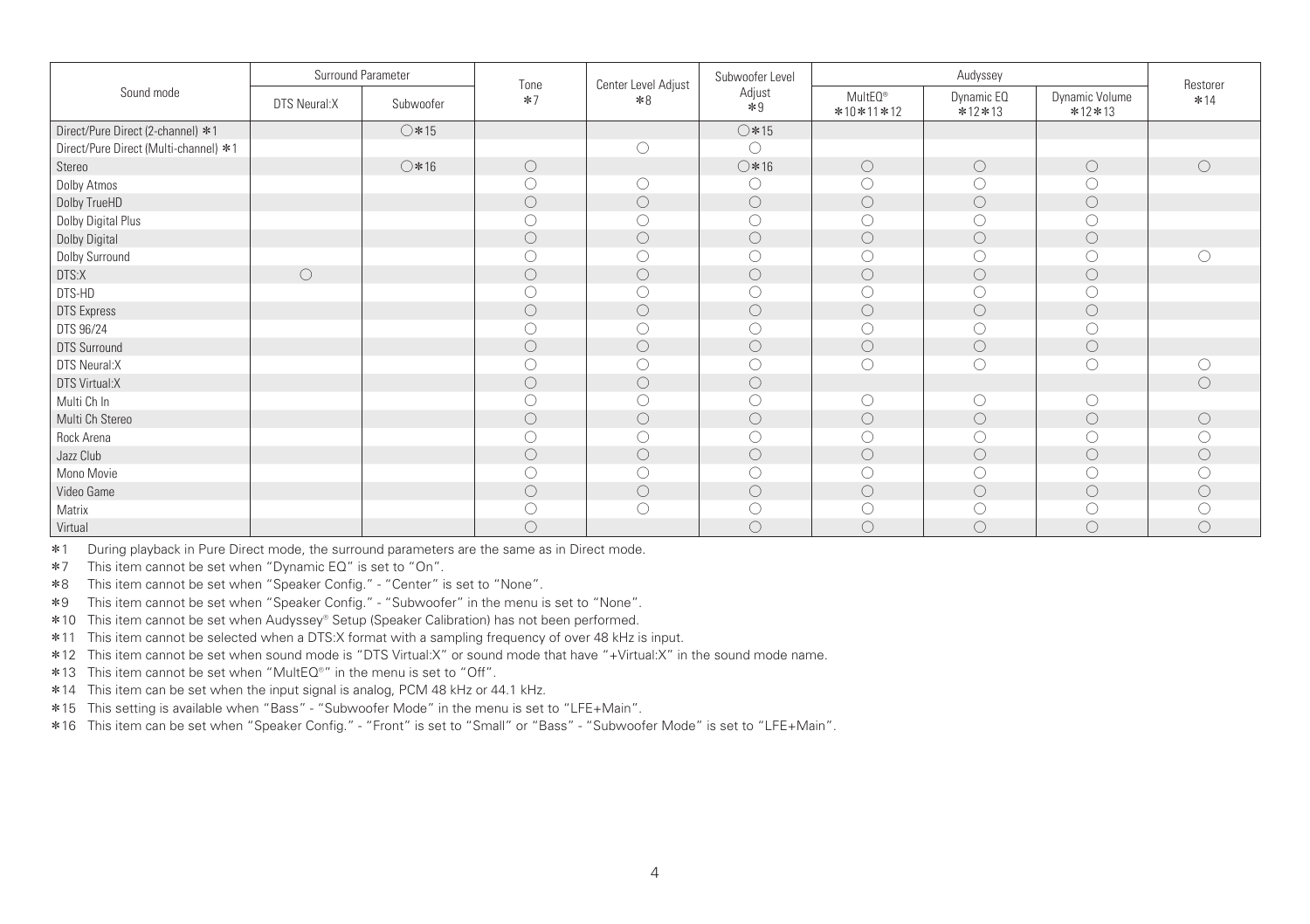### **Types of input signals, and corresponding sound modes**

**•** This indicates the default sound mode.

 $\bigcirc$  This indicates the selectable sound mode.

|                                  |      | 2-channel signal    |                          |                          |        |                       |                 |               |                | Multi-channel signal |                          |                          |            |        |                       |                    |                   |            |                          |  |
|----------------------------------|------|---------------------|--------------------------|--------------------------|--------|-----------------------|-----------------|---------------|----------------|----------------------|--------------------------|--------------------------|------------|--------|-----------------------|--------------------|-------------------|------------|--------------------------|--|
| Sound mode                       | NOTE | Dolby<br>TrueHD     | Dolby<br>Digital<br>Plus | Dolby<br>Digital<br>(EX) | DTS-HD | <b>DTS</b><br>Express | <b>DTS</b>      | Analog<br>PCM | Dolby<br>Atmos | Dolby<br>TrueHD      | Dolby<br>Digital<br>Plus | Dolby<br>Digital<br>(EX) | DTS:X      | DTS-HD | <b>DTS</b><br>Express | DTS ES<br>Dscrt6.1 | DTS ES<br>Mtrx6.1 | <b>DTS</b> | PCM<br>multi-<br>channel |  |
| Direct                           |      |                     |                          |                          |        |                       |                 |               |                |                      |                          |                          |            |        |                       |                    |                   |            |                          |  |
| Direct                           |      | Ö                   | U                        | $\bigcirc$               | ∩      | $\circ$               | $\left(\right)$ | $\bigcirc *2$ | Ō              |                      | O                        |                          | $\bigcirc$ | 0      | U.                    | ∩                  | $\circ$           | O          | $\widehat{\phantom{1}}$  |  |
| <b>Pure Direct</b>               |      |                     |                          |                          |        |                       |                 |               |                |                      |                          |                          |            |        |                       |                    |                   |            |                          |  |
| Pure Direct                      |      | Ō                   | $\circ$                  | $\bigcirc$               | C      | $\circ$               | $\bigcirc$      |               | ∽<br>U         |                      | O                        |                          | ί.         | Ō      | Ō                     | Ő                  | $\circ$           | Ō          |                          |  |
| Stereo                           |      |                     |                          |                          |        |                       |                 |               |                |                      |                          |                          |            |        |                       |                    |                   |            |                          |  |
| Stereo                           |      | Ō                   | Ö                        | ∽<br>O                   | C      | $\circ$               | U               | $\bullet$     | U              |                      | O                        |                          | Ō          | O      | Ö                     | Ō                  | $\circ$           | Ó          | $\widehat{\phantom{a}}$  |  |
| Dolby Surround                   |      |                     |                          |                          |        |                       |                 |               |                |                      |                          |                          |            |        |                       |                    |                   |            |                          |  |
| Dolby Atmos                      | $*1$ |                     |                          |                          |        |                       |                 |               | $\bullet$      |                      |                          |                          |            |        |                       |                    |                   |            |                          |  |
| Dolby TrueHD                     |      | $\circlearrowright$ |                          |                          |        |                       |                 |               | $\bigcirc$ *3  | $\bigcirc$           |                          |                          |            |        |                       |                    |                   |            |                          |  |
| Dolby Digital Plus               |      |                     | O                        |                          |        |                       |                 |               | $\bigcirc$ *4  |                      | C                        |                          |            |        |                       |                    |                   |            |                          |  |
| Dolby Digital                    |      |                     |                          | $\bigcirc$               |        |                       |                 |               |                |                      |                          |                          |            |        |                       |                    |                   |            |                          |  |
| Dolby (D+) (HD) + Dolby Surround |      |                     |                          |                          |        |                       |                 |               |                |                      | $\bullet$                |                          |            |        |                       |                    |                   |            |                          |  |
| Dolby (D+) (HD) + Neural:X       |      |                     |                          |                          |        |                       |                 |               |                | $\left( \right)$     | $\circ$                  |                          |            |        |                       |                    |                   |            |                          |  |
| Dolby Surround                   |      |                     | œ                        |                          |        | $\left($              | (               |               |                |                      |                          |                          |            |        |                       |                    |                   |            |                          |  |

\*1 This item can be selected when using any of the Surround Back, Front Height, Top Front, Top Middle, Front Dolby or Surround Dolby speaker. It can also be selected when the "Surround Parameter" -"Speaker Virtualizer" setting is turned "On".

\*2 The default sound mode for the AirPlay playback is "Direct".

\*3 This can be selected when the Dolby Atmos signal contains the Dolby TrueHD signal.

\*4 This can be selected when the Dolby Atmos signal contains the Dolby Digital Plus signal.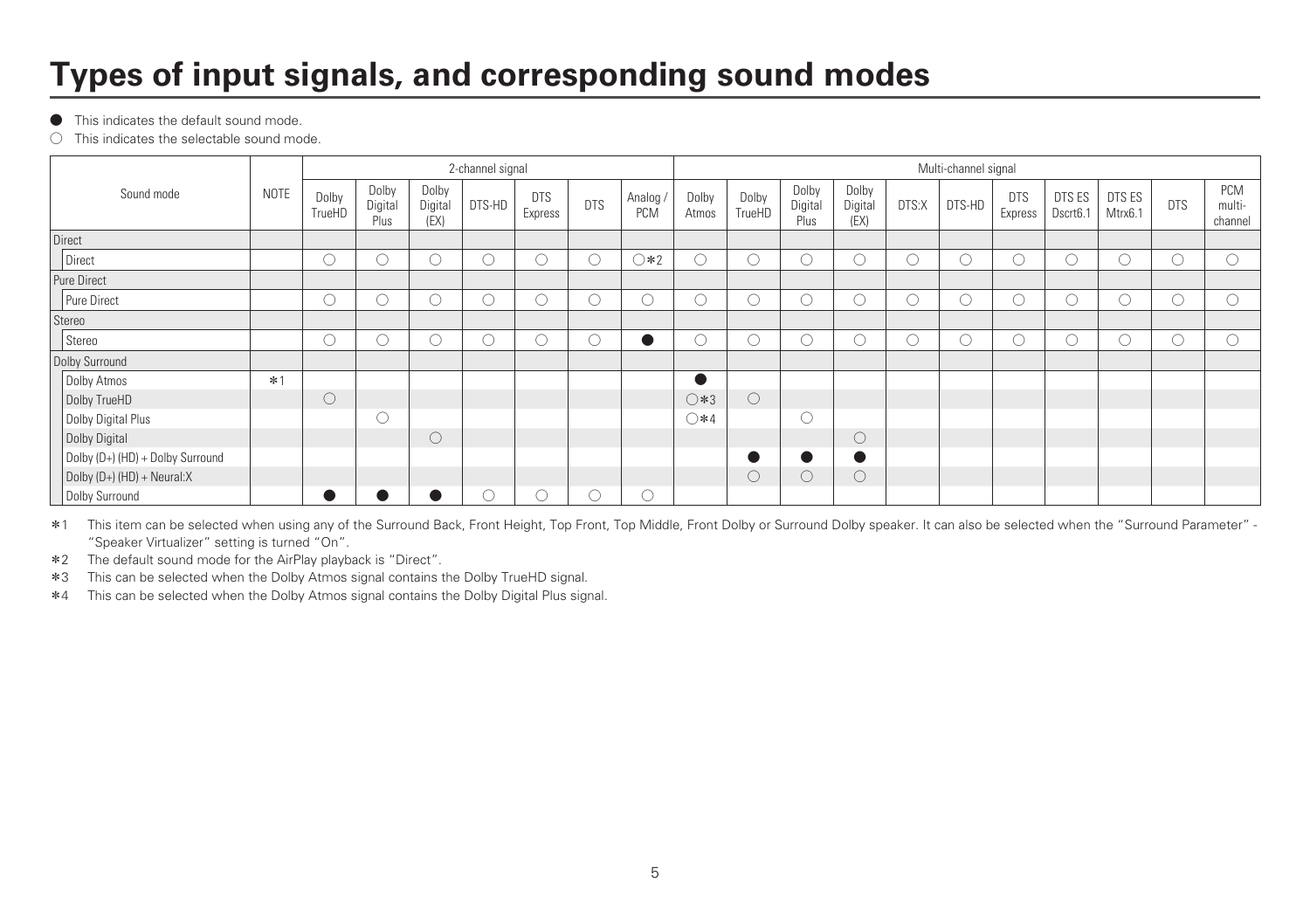|                               |      | 2-channel signal |                          |                          |               |                       |              |                 |                | Multi-channel signal |                          |                          |               |               |                       |                    |                   |                     |                          |  |
|-------------------------------|------|------------------|--------------------------|--------------------------|---------------|-----------------------|--------------|-----------------|----------------|----------------------|--------------------------|--------------------------|---------------|---------------|-----------------------|--------------------|-------------------|---------------------|--------------------------|--|
| Sound mode                    | NOTE | Dolby<br>TrueHD  | Dolby<br>Digital<br>Plus | Dolby<br>Digital<br>(EX) | DTS-HD        | <b>DTS</b><br>Express | <b>DTS</b>   | Analog /<br>PCM | Dolby<br>Atmos | Dolby<br>TrueHD      | Dolby<br>Digital<br>Plus | Dolby<br>Digital<br>(EX) | DTS:X         | DTS-HD        | <b>DTS</b><br>Express | DTS ES<br>Dscrt6.1 | DTS ES<br>Mtrx6.1 | <b>DTS</b>          | PCM<br>multi-<br>channel |  |
| <b>DTS Surround</b>           |      |                  |                          |                          |               |                       |              |                 |                |                      |                          |                          |               |               |                       |                    |                   |                     |                          |  |
| <b>DTS:X MSTR / DTS:X</b>     |      |                  |                          |                          |               |                       |              |                 |                |                      |                          |                          |               |               |                       |                    |                   |                     |                          |  |
| <b>DTS-HD MSTR</b>            |      |                  |                          |                          | $\bigcirc *6$ |                       |              |                 |                |                      |                          |                          |               | $\bigcirc *6$ |                       |                    |                   |                     |                          |  |
| <b>DTS-HD HI RES</b>          |      |                  |                          |                          | $\bigcirc *7$ |                       |              |                 |                |                      |                          |                          |               | ○*7           |                       |                    |                   |                     |                          |  |
| DTS Express                   |      |                  |                          |                          |               | $\circ$               |              |                 |                |                      |                          |                          |               |               | $\bigcirc$            |                    |                   |                     |                          |  |
| DTS ES Dscrt 6.1              | $*5$ |                  |                          |                          |               |                       |              |                 |                |                      |                          |                          |               |               |                       |                    |                   |                     |                          |  |
| DTS ES Mtrx 6.1               | $*5$ |                  |                          |                          |               |                       |              |                 |                |                      |                          |                          |               |               |                       |                    | $\circ$           |                     |                          |  |
| DTS 96/24                     |      |                  |                          |                          |               |                       | $0*0$        |                 |                |                      |                          |                          |               |               |                       |                    |                   | $0*8$               |                          |  |
| DTS Surround                  |      |                  |                          |                          |               |                       | $\circ$      |                 |                |                      |                          |                          |               |               |                       | O                  | $\circ$           | $\circlearrowright$ |                          |  |
| DTS (-HD) + Dolby Surround    |      |                  |                          |                          |               |                       |              |                 |                |                      |                          |                          |               | O             | O                     |                    | $\circ$           | O                   |                          |  |
| $DTS (+HD) + Neural:X$        |      |                  |                          |                          |               |                       |              |                 |                |                      |                          |                          |               | $\bullet *9$  | $\bullet *9$          | $\bullet *9$       | $\bullet *9$      | $\bullet *9$        |                          |  |
| DTS (-HD) / DTS:X + Virtual:X |      |                  |                          |                          |               |                       |              |                 |                |                      |                          |                          | $\bigcirc*10$ | O             | O                     | . .                | $\circ$           | O                   |                          |  |
| DTS Neural:X                  |      | $\circ$          | $\circlearrowright$      | $\bigcirc$               | $\bullet *9$  | $\bullet *9$          | $\bullet *9$ |                 |                |                      |                          |                          |               |               |                       |                    |                   |                     |                          |  |
| DTS Virtual:X                 |      |                  |                          |                          |               | U                     | . .          |                 |                |                      |                          |                          |               |               |                       |                    |                   |                     |                          |  |

z5 This item can be selected when surround back speakers are used.

z6 This item can be selected when the input signal is DTS-HD Master Audio.

\*7 This item can be selected when the input signal is DTS-HD Hi Resolution.

\*8 This item can be selected when the input signal is DTS 96/24.

z9 This item cannot be selected when a DTS(-HD) format with a sampling frequency of over 48 kHz is input.

\*10 This item cannot be selected when a DTS:X format with a sampling frequency of over 48 kHz is input.